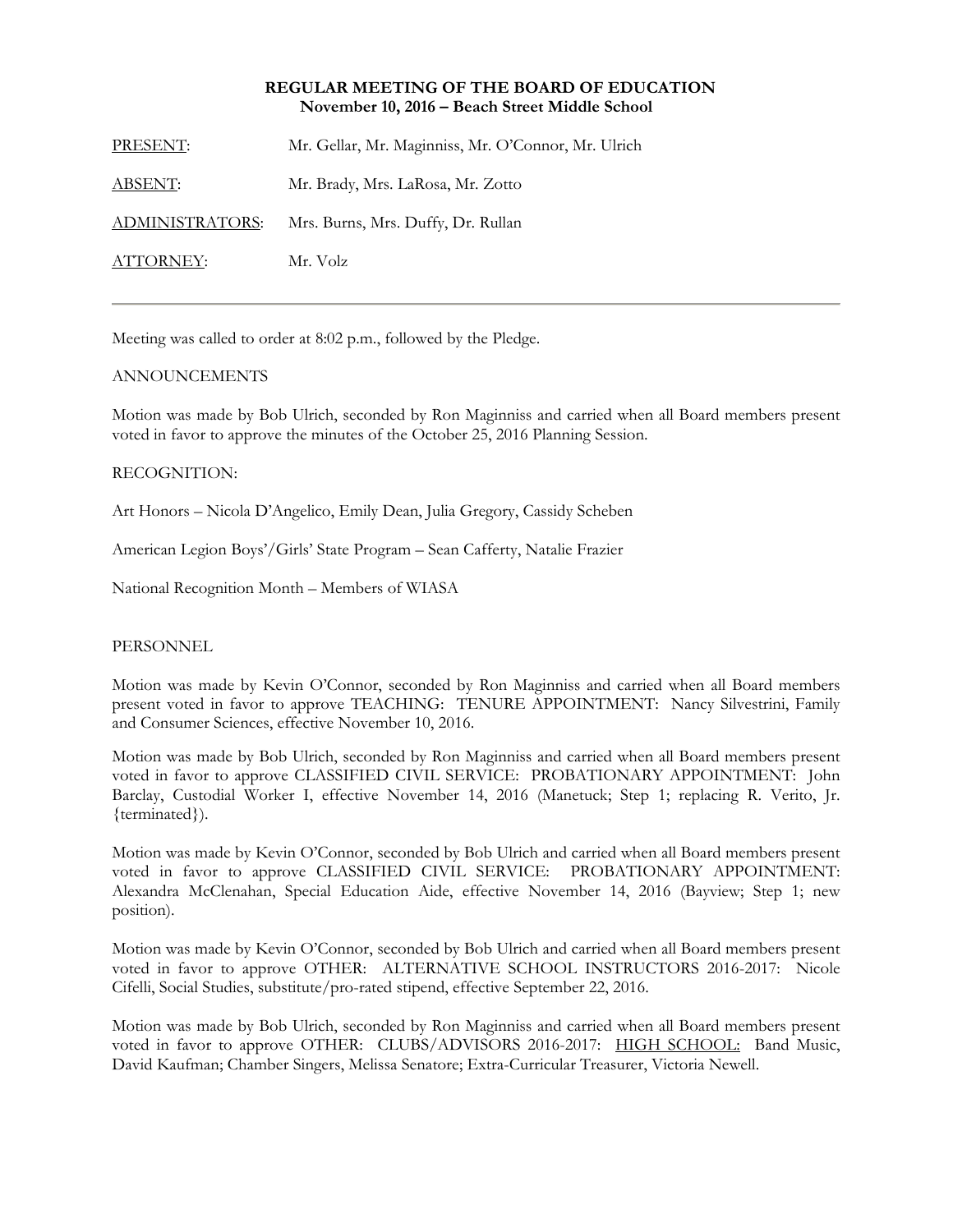Motion was made by Kevin O'Connor, seconded by Ron Maginniss and carried when all Board members present voted in favor to approve OTHER: PSAT/SAT 2016-2017: Robert Pitagno, Exam Proctor.

Motion was made by Ron Maginniss, seconded by Kevin O'Connor and carried when all Board members present voted in favor to approve OTHER: HOMEBOUND INSTRUCTOR (\$30 per hour): Nelson Marrero, effective November 14, 2016.

Motion was made by Bob Ulrich, seconded by Ron Maginniss and carried when all Board members present voted in favor to approve OTHER: SUBSTITUTE TEACHER (\$115 per diem): Nelson Marrero, effective November 14, 2016; Sultana Christie, effective November 1, 2016.

# CURRICULUM UPDATE:

Dr. Rullan informed the audience that administrators, faculty and staff participated in Superintendent's Conference Day on November 8, 2016. The day provided valuable professional development specific to department and building needs. The Professional Development Plan has been revised to include the requirements for Continuing Teacher and Leader Education and the Response to Intervention Plan has been revised to expand upon literacy and math interventions K through 12. The plan also includes approaches to working with students with disabilities and English language learners.

Motion was made by Bob Ulrich, seconded by Kevin O'Connor and carried when all Board members present voted in favor to approve the Professional Development Plan 2016-2019.

Motion was made by Ron Maginniss, seconded by Kevin O'Connor and carried when all Board members present voted in favor to approve the Response to Intervention Plan.

# REPORT OF BOARD COMMITTEES

Finance Committee: Bob Ulrich reported on the meeting held on  $11/8/16$ . Items reviewed included the September treasurer's report; September extra-curricular report; September payroll summary; September financial statements; claims audit report and October system manger audit trail report. Also reviewed were warrants, payroll certification forms, surplus items, donation of photography items, 2016-2017 SEDCAR contracts, a change order and the 2016-2017 contract for DGC Systems, Inc. Mrs. Duffy informed the Committee that the district received Lottery Aid in the amount of \$4,000,000.00 for 2016-2017.

Education Committee: Kevin O'Connor reported on the meeting held on 11/8/2016. Items reviewed included policy changes and the ASCA National Model for school counseling programs.

Buildings and Grounds: Kevin O'Connor reported on the meeting held on 11/8/16. Items discussed included bond work, PSEG light bulb rebate, playground hours for elementary schools and high school pool renovations. The sprinkler system installation at Westbrook is almost completed, security cameras and new access cards are working well, maintenance staff is being cross trained and two more employees have been hired, the IT department is being reconfigured, and pest control is being addressed at the high school.

Committee on Special Education/Preschool Special Education: Ron Maginniss reported on the meeting held on 11/9/2016. Items discussed included CSE and CPSE recommendations and student placements.

Health and Wellness Committee: This meeting has been postponed to Tuesday, November 15, 2016.

DASA Committee: This meeting has been postponed to Tuesday, November 15, 2016.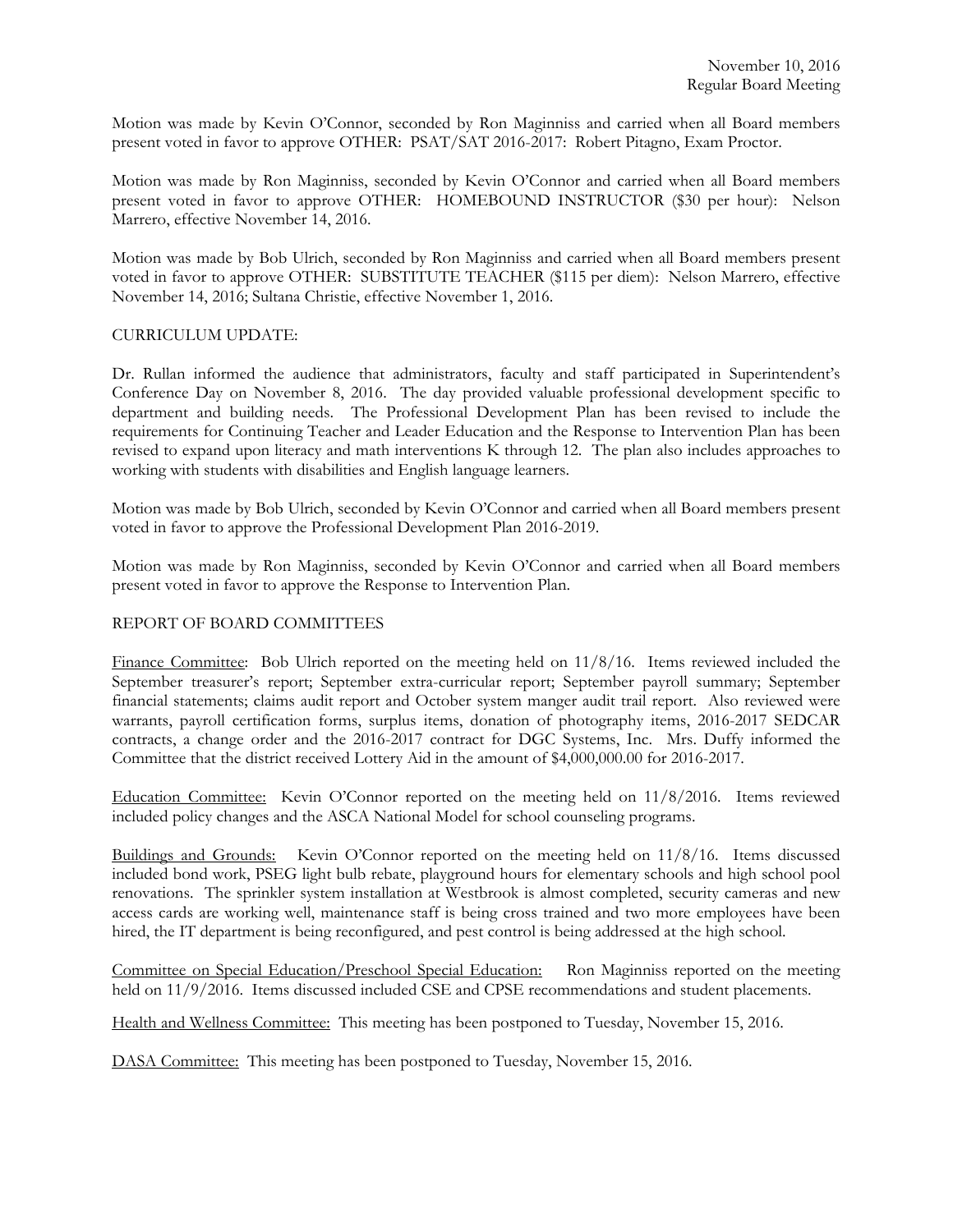## FINANCIAL MATTERS

The treasurer's report for July was presented. Beginning balance as of 8/31/2016: \$44,372,154.16; ending balance of  $9/30/2016$ : \$36,450,176.59.

Motion was made by Bob Ulrich, seconded by Ron Maginniss, and carried when all Board members present voted in favor to approve Budget Transfers 3333-3336.

Motion was made by Kevin O'Connor, seconded by Ron Maginniss, and carried when all Board members present voted in favor to approve donation from Mr. & Mrs. Metznik to West Islip High School - photography items valued \$500-\$1,000.

Motion was made by Ron Maginniss, seconded by Kevin O'Connor, and carried when all Board members present voted in favor to approve the following 2016-2017 SEDCAR Contracts: ACDS, Achieve Beyond/Bilinguals, ACLD, All About Kids/Mid Island Therapy Associates, Alternatives for Children, Anderson Center for Autism, Building Blocks Pre-School, Center for Developmental Disabilities, Cleary School for the Deaf, Connetquot CSD, Developmental Disabilities, Inc., Henry Viscardi School, Hillcrest Educational Center, Just Kids Early Childhood Learning Center, Kids First Evaluation and Advocacy Center, Kids in Action, Kidz Therapy Services, Leeway School, Maryhaven, Metro Therapy, New England Center for Children, Inc., New York Therapy Placement Services, Nassau Suffolk Services for the Autistic, NYSARC, Inc., Suffolk County Department of Health, Mountain Lake Academy, The Hagedorn Little Village School.

Motion was made by Kevin O'Connor, seconded by Bob Ulrich, and carried when all Board members present voted in favor to approve the following surplus items: IT Department - computer items.

Motion was made by Ron Maginniss, seconded by Kevin O'Connor, and carried when all Board members present voted in favor to approve Change Order No. 1 – Statewide Roofing, Inc. – SED No. 0-005-019 #1 {Paul J. Bellew} - \$1,720.

Motion was made by Ron Maginniss, seconded by Kevin O'Connor, and carried when all Board members present voted in favor to approve 2016-2017 Contract: DGC Systems Inc.

### PRESIDENT'S REPORT

Motion was made by Ron Maginniss, seconded by Bob Ulrich and carried when all Board members present voted in favor to approve Winkler Amendment to Contract.

Motion was made by Ron Maginniss, seconded by Kevin O'Connor and carried when all Board members present voted in favor to approve Building Emergency Response Plans.

### SUPERINTENDENT'S REPORT

Mrs. Burns and staff attended the funeral for NYPD Police Officer Sergeant Paul Tuozzolo. Mrs. Burns acknowledged the good and dangerous work police officers perform every day. Our thoughts and prayers are with Lisa Martinolich-Tuozzolo.

Veterans Day is November 11, 2016 all school are closed. Mrs. Burns expressed her gratitude to all veterans for their service to this country.

## NOTICES/REMINDERS: None